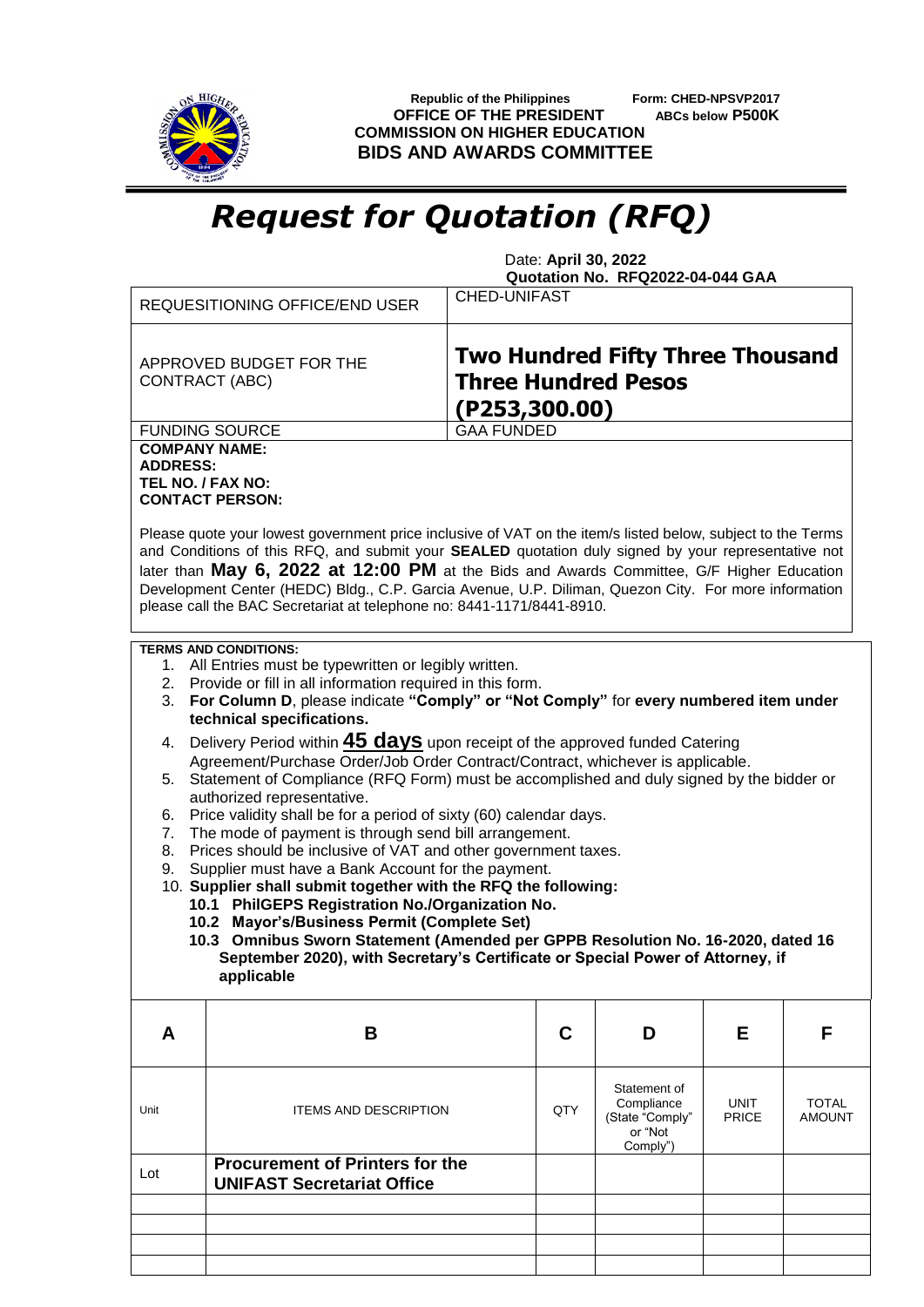| <b>Technical Specifications:</b>               |  |  |
|------------------------------------------------|--|--|
|                                                |  |  |
| 1. Qty: 17 units                               |  |  |
|                                                |  |  |
| 2. Inkjet Printer                              |  |  |
|                                                |  |  |
| 3. Print, Copy and Scan                        |  |  |
|                                                |  |  |
| 4. Black/Colour Printer and Scanner            |  |  |
| Type                                           |  |  |
|                                                |  |  |
| 5. Interfaces: USB, Wifi, Wifi Direct          |  |  |
|                                                |  |  |
| 6. Simplex/Duplex Printing                     |  |  |
| 7. Paper Capacity: 80 sheets above             |  |  |
|                                                |  |  |
| 8. Printing Resolution: 1,200 x 5,760          |  |  |
| dpi above                                      |  |  |
|                                                |  |  |
| 9. Paper Formats: 10 x 15 cm,                  |  |  |
| Letter, No. 10 (Envelope), DL                  |  |  |
| (Envelope), C6 (Envelope), B5                  |  |  |
| (17.6 x 25.7 cm), A6 (10.5 x 14.8              |  |  |
| cm), A5 (14.8 x 21.0 cm), A4                   |  |  |
| (21.0 x 29.7 cm), Legal 16:9,                  |  |  |
| User defined, 13 x 18 cm                       |  |  |
|                                                |  |  |
| 10. Delivery: Forty Five (45) days             |  |  |
|                                                |  |  |
| 11. All prices are Vat inclusive and all       |  |  |
| other government taxes                         |  |  |
|                                                |  |  |
| 12. Warranty: 1-2 years                        |  |  |
| <b>DOWNLOAD</b><br><b>PLEASE</b><br><b>THE</b> |  |  |
| <b>ATTACHED</b><br><b>ASSOCIATED</b>           |  |  |
| <b>FOR</b>                                     |  |  |
| <b>COMPONENT (REQUEST</b>                      |  |  |
| <b>QUOTATION FORM)</b>                         |  |  |

*Request for Quotation No.* **RFQ2022-04-044 GAA** After having carefully read and accepted your General Conditions, I/We quote you on the item/s at prices note above.

> \_\_\_\_\_\_\_\_\_\_\_\_\_\_\_\_\_\_\_\_\_\_\_\_\_\_\_\_\_\_\_\_\_\_\_ Signature over Printed Name / Date

Quotations shall be compared and evaluated on the basis of the following criteria:

- 1. Completeness of submission
- 2. Compliance with Technical Specifications
- 3. Price

The supplier who submitted the lowest calculated responsive quotation shall be awarded the Purchase Order (P.O.) after evaluation by the Bids and Awards Committee (BAC).